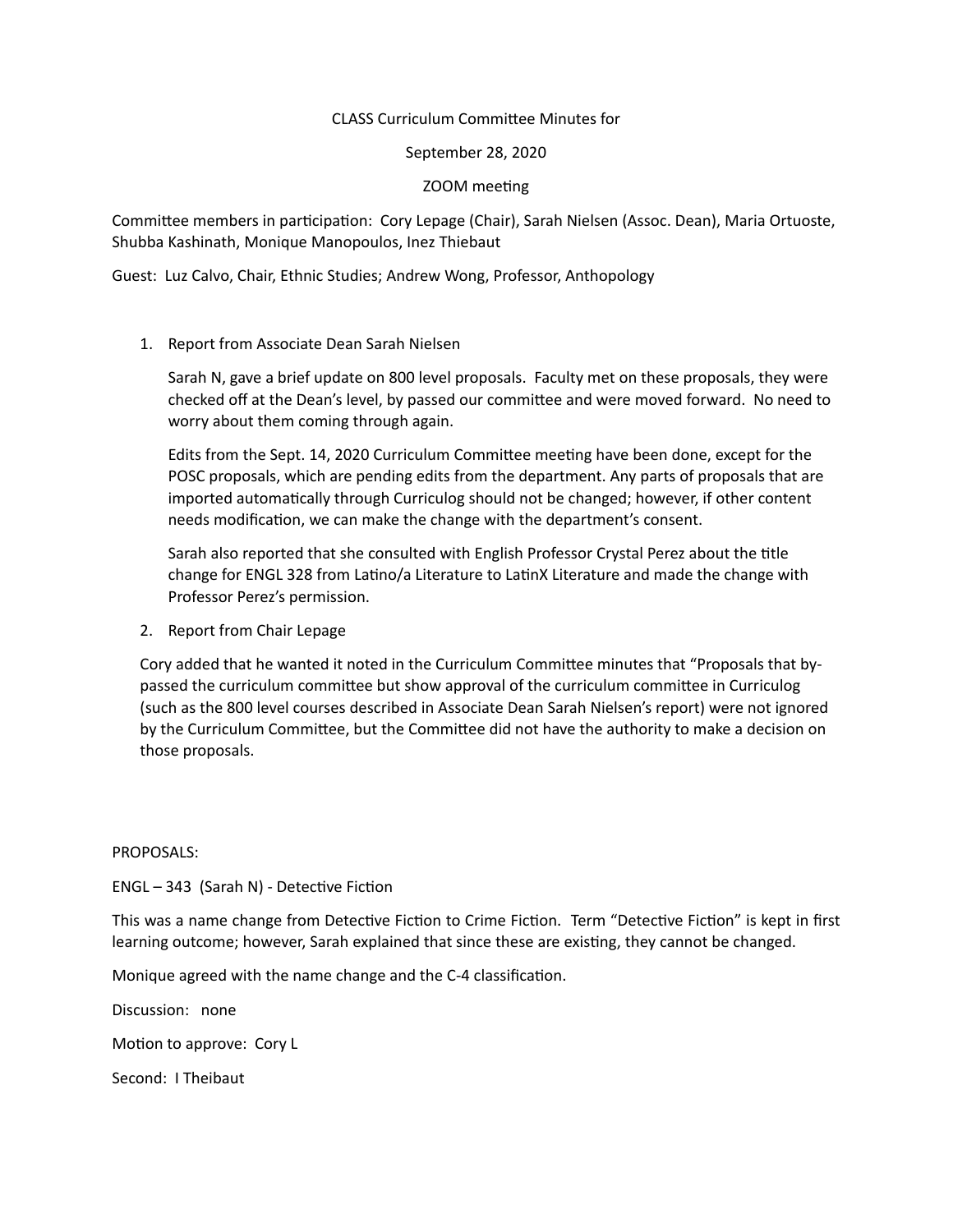Approved

ENGL - 423 (Maria O) - Ethnic American Women's Literature After 1990

This was an add/remove existing overlay. Maria didn't see any major issues with this proposal. Other than a small typo in Curriculog felt it was a good course, well written and exercises were well thought out.

Discussion: None

Motion to approve: Monique M

Second: Maria O

Approved

ENGL - 361 (Sarah N) - Science Fiction: Speculative Fiction

This is a brand new proposal - C4 credits and an elective in English. Sarah saw no issues with this proposal. Felt it will be of interest to all students across the university. Deals with current day issues.

Discussion:

Cory asked for capitalization on "teaching strategies". He was not clear with the grading for the course of C- or better; Sarah explained that it was for GE credit.

Sarah said she would add the capitalization that Cory mentioned to the learning outcomes.

Motion to approve: Cory L

Second: Maria O

Approved

Guest speaker Luz Calvo, Chair of Ethnic Studies discussed Ethnic Studies (ES) recertification and GE designations, CODE, and overlays for ES 100, 120, 121, 200. Many of these classes already had one or more designations. In some cases, a new second or third designation was proposed at the same time as the recertification.

Sarah asked about the 220 duplicate diversity proposal. Luz gave brief explanation of making an error on the first form and starting over.

Ines' was unclear what was new and what was imported.

[Side note: Committee discussed duplicate proposal issues on Curriculog. Sarah will add a note in Curriculog for the duplicate proposals. With everyone's consent during the meeting, she also removed the check marks for learning outcome changes when there were actually no changes to the course learning outcomes.)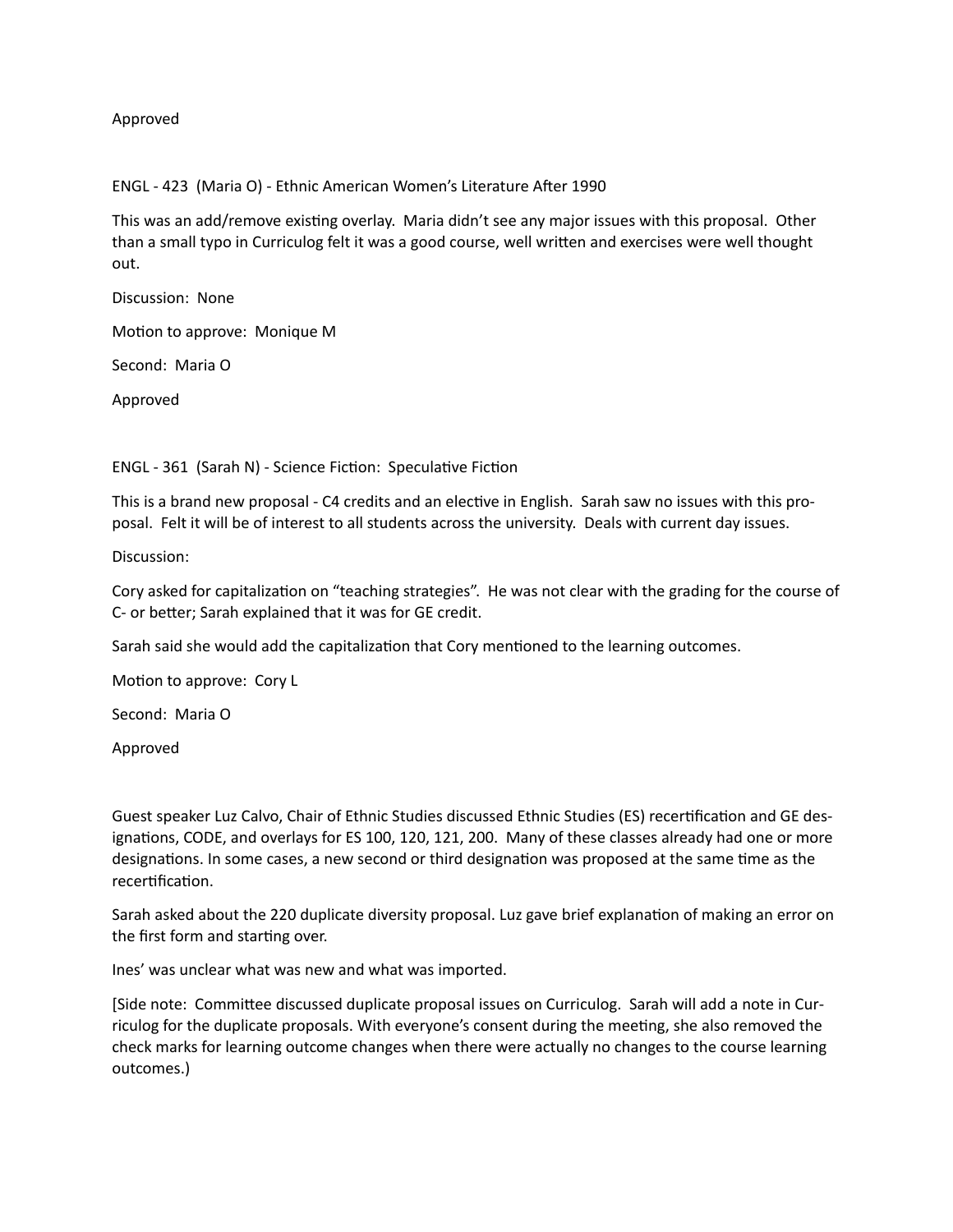Luz asked about pulling ES300 up for course match. Sarah is not sure of the process, but will make a note to see if she can get more information In the past, GWAR classes were not transferrable to other CSUs unless the student was matriculating at that other CSU at the time they took the GWAR class.

Sarah stated the C4 outcomes seemed well matched with the course. She also noted that the GEOC Subcommittee will do a more thorough review of the GEOC outcomes when the proposals get to their step. That said, the college committee should still address any obvious problems with GEOC proposals at their level.

Cory saw no issues with ES 120 and Shubba saw no issues with ES 121

ES 244 was discussed as a recertification and to increase caps.

Cory thanked Luz for attending the meeting to discuss and answer questions about the ES courses and Sarah assured Luz that the proposals would be moved forward after the vote and before the Oct. 15 deadlines.

Guest speaker Andrew Wong, Professor Anthropology discussed ANTHRO courses 331 Japan and 335 Folklore as well as a name change for one of the concentrations in the ANTRO B.A. program. This is a revised concentration and name change because it better reflects class offerings and current approaches in the field.

Cory mentioned 331 lined up with Sacramento States as far as the name, and considered it noteworthy in moving forward.

Ines' commented that nothing jumped out at her in 335 and that it appeared to be more of a "clean up". Sarah clarified this by saying that it was a title change and the electives were taken off the list.

Committee agreed to move forward

Cory thanked Andrew for attending the meeting to discuss and answer questions about ANTHRO 331 and ANTHRO 335

Motion to approve ANTHRO 331 and 335: Cory L

Second: Ines' T

ANTHRO, BA: Socio-Cultural and Applied Anthropology Concentration

This is revision change in title. Andrew W answered all questions posed to him regarding this proposal and Cory saw no issues.

Motion to approve: Cory L

Second: Maria O

Approved

ES - 100 - (Ines' T) Introduction to Social Justice in Communities of Color

This proposal looks good. Removing hybrid.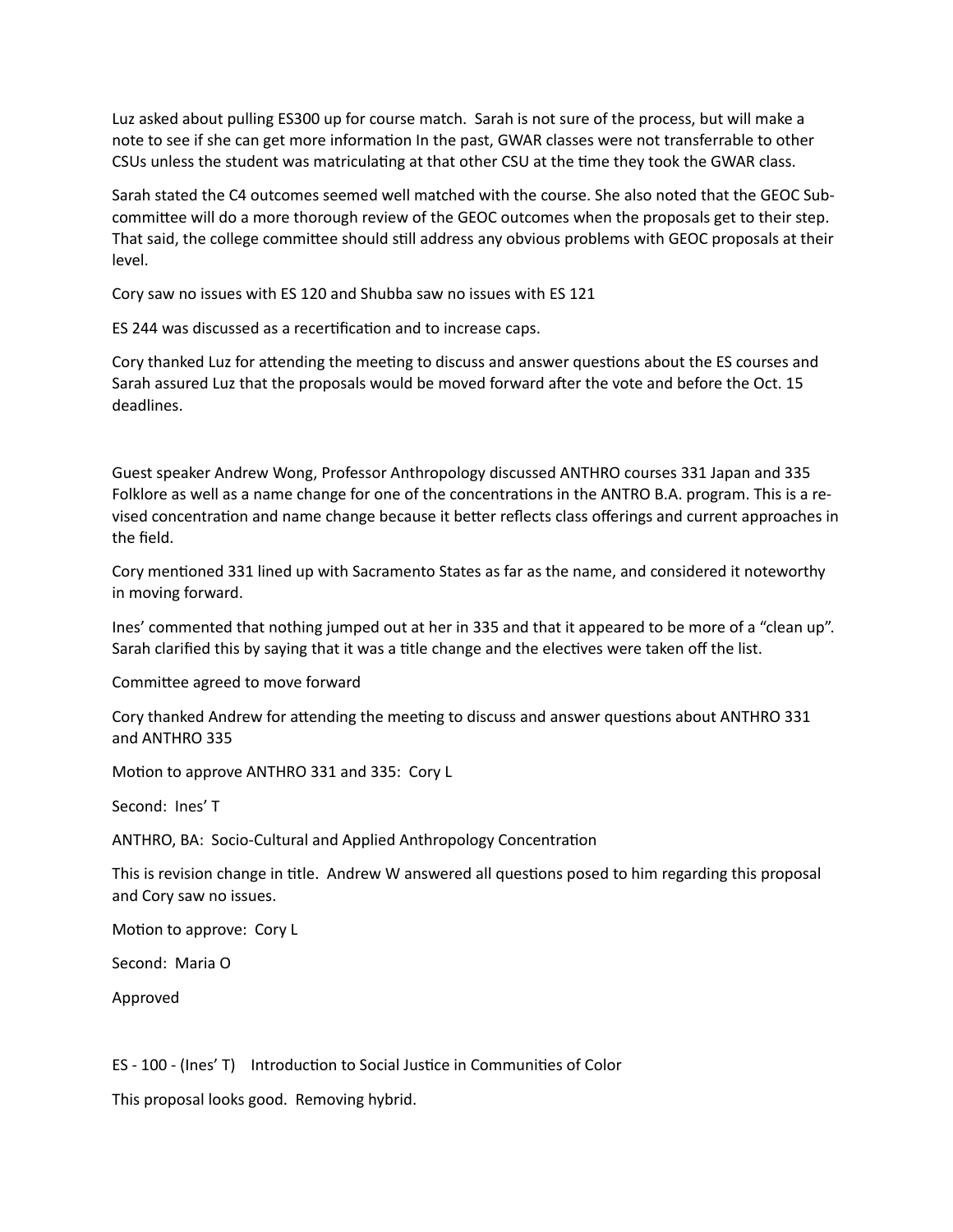Discussion: None

ES - 120 - (Cory L) The People's History I

Recertification. Couple of capitalization corrections.

Discussion: None

ES - 121 - (Shubba K) The People's History II

This is an overlay. Proposal all good with no questions or suggested changes

Discussion: None

ES - 200 - (Monique M) - Race and Resistance

This is a C-I diversity overlay. Sarah will work with Alicia and Cory to see which one of these to move forward. She will notate in the discussion area in Curriculog

#### Cory agreed

Cory noted it appeared that ES 244 was also for review and perhaps was missed. He asked if the committee had the authority to review and vote on ES 244 if it wasn't on the Agenda?

Sarah felt like it would not be a problem

ES 244 is a recertify and revise  $G$  I - G 3

ES - 300 - (Sarah N) Writing for Social Justice

This was well-written, matches C-4 outcomes. Remove hybrids.

Maria noticed minor typo's to be corrected

Motion to approve ES 100, 120, 121, 200, 244 and 300: Cory L

Second: Shubba K

#### New Business

Committee discussed strategies for our next Curriculum Committee meeting scheduled for Oct. 12.

Several questions were presented to the committee on how we should proceed in order to meet the Oct. 15 deadline:

Should we extend the Oct. 12 meeting?

Should we look at proposals early and vote by email?

The committee agreed to extend the 1:00pm meeting adjourn time